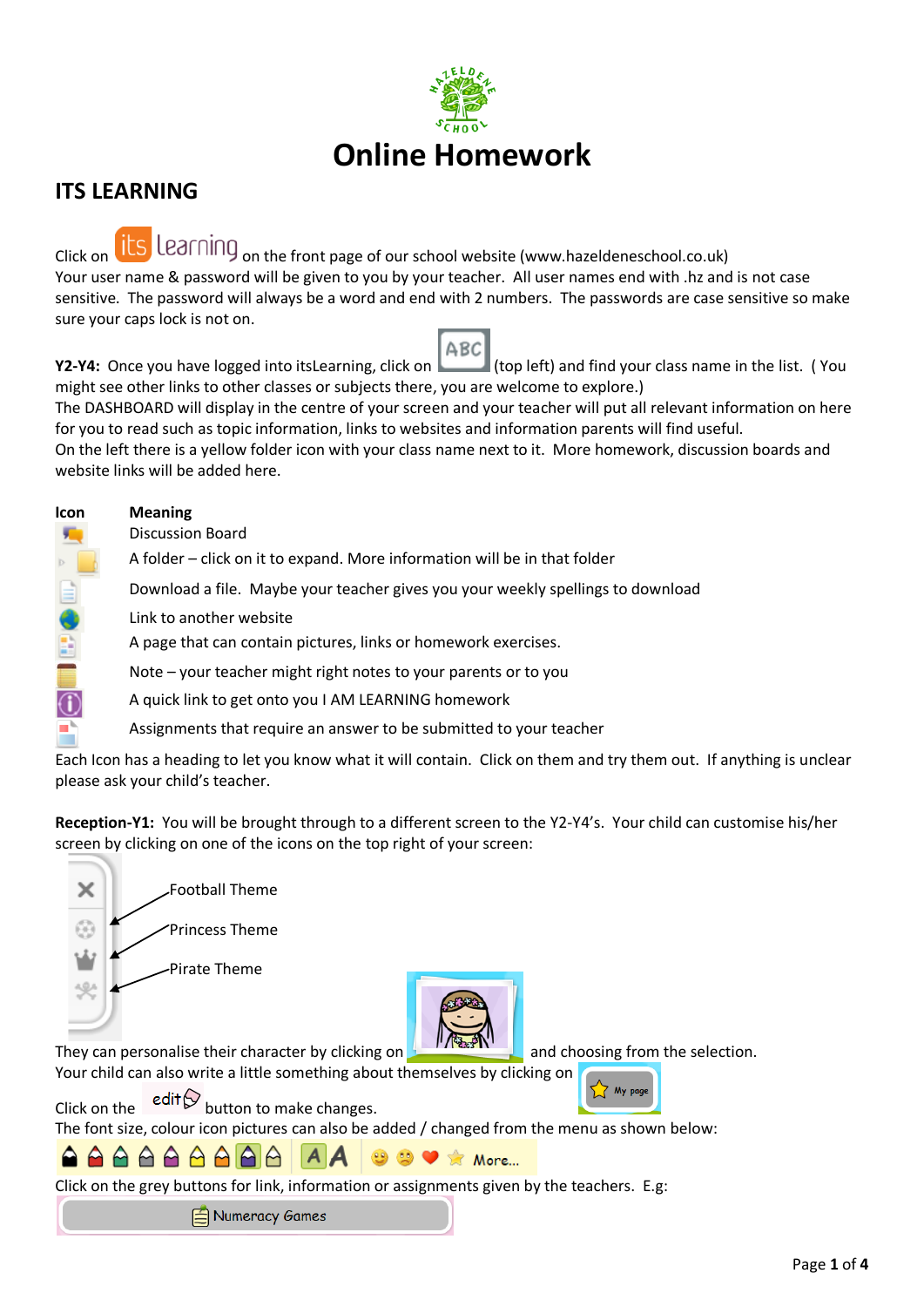# **I AM LEARNING**

To log onto I AM LEARNING click on

|            |                                 | <b>HELPFUL HINT:</b> You can also right click and select 'Open link in a new tab' as shown below: |
|------------|---------------------------------|---------------------------------------------------------------------------------------------------|
| lew I am L | Open link in new tab            |                                                                                                   |
|            | Open link in new window         |                                                                                                   |
|            | Open link in incognito window   |                                                                                                   |
|            | Save link as                    |                                                                                                   |
|            | Copy link address               |                                                                                                   |
|            | Inspect element                 |                                                                                                   |
|            | whole page. It's a better view! | This option allows I am Learning to open a new tab in your browser and helps your child see the   |

## **The main points on the front screen explained:**







**MY PROFILE** Create na avatar of yourself. The more homework you do, the more credits you get, the better things you can 'buy' for your avatar

**MY HOMEWORK** This is where you click to see what homework your teacher has set for you

Your credit score

There are other links such as My Reports, My Skills, My Achievements, My Guides etc.... Hover your mouse over the pictures and click to find out more information.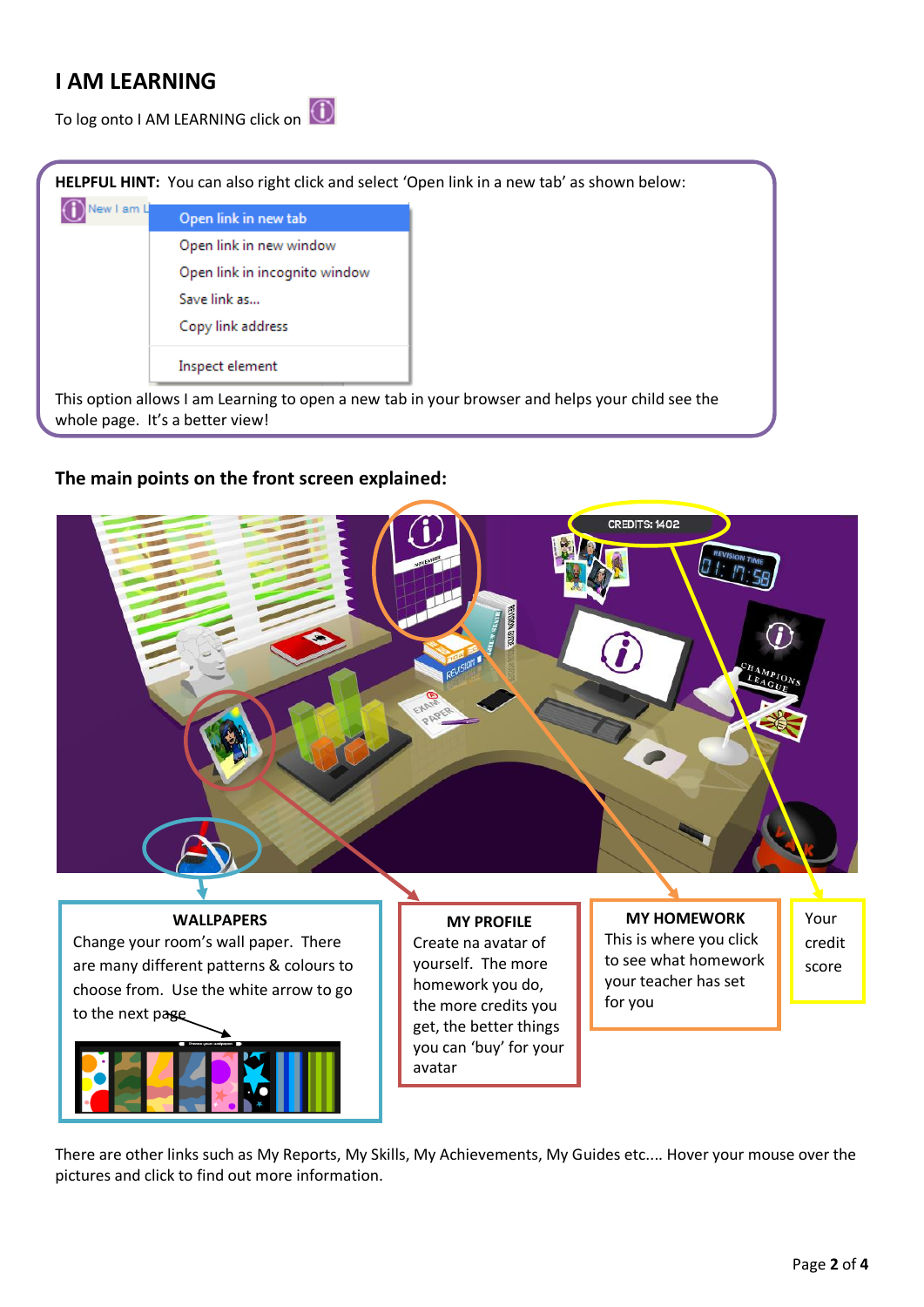### **My Homework**

| Data and graphs<br>8th Nov 13 9:00 - 22nd Nov 13 15:00                       | In the example on the left, there are                                                                             |
|------------------------------------------------------------------------------|-------------------------------------------------------------------------------------------------------------------|
| Data and graphs<br>100%<br><b>Mathematics</b><br>Punctuation                 | 4 different exercises:<br>Data and graphs<br>Punctuation                                                          |
| 0th Nov 13 8:26 - 24th Nov 13 15:00<br><b>Punctuation</b><br>95%<br>Literacy | Using capital letters and full<br>stops<br>Telling the time $-$ digital to<br>analogue.                           |
| Capital letters and full stops<br>10th Nov 13 8:27 - 24th Nov 13 15:00       | You can see which exercises are<br>outstanding by the red n/a box. If                                             |
| Using capital letters and full stops<br>$n/\sigma$<br>Literacy               | your child has tried the exercise,<br>their score will show in the box.<br>To do the exercise, click in the white |
| Telling the Time<br>21st Nov 13 20:30 - 6th Dec 13 15:00                     | box.                                                                                                              |
| Telling the time - digital to analogue<br>$n/\sigma$<br>Mathematics          |                                                                                                                   |

There are lots of different fun games you can play to complete your homework.



You have 6 different categories of games to choose from: Action, Sport, Design, Game Show, Strategy & Multiplayer. The more credit you have the more games you can unlock. To unlock a game, click on it and a screen will come up showing you how many credits it will cost. If you have enough credit, you can unlock the game: